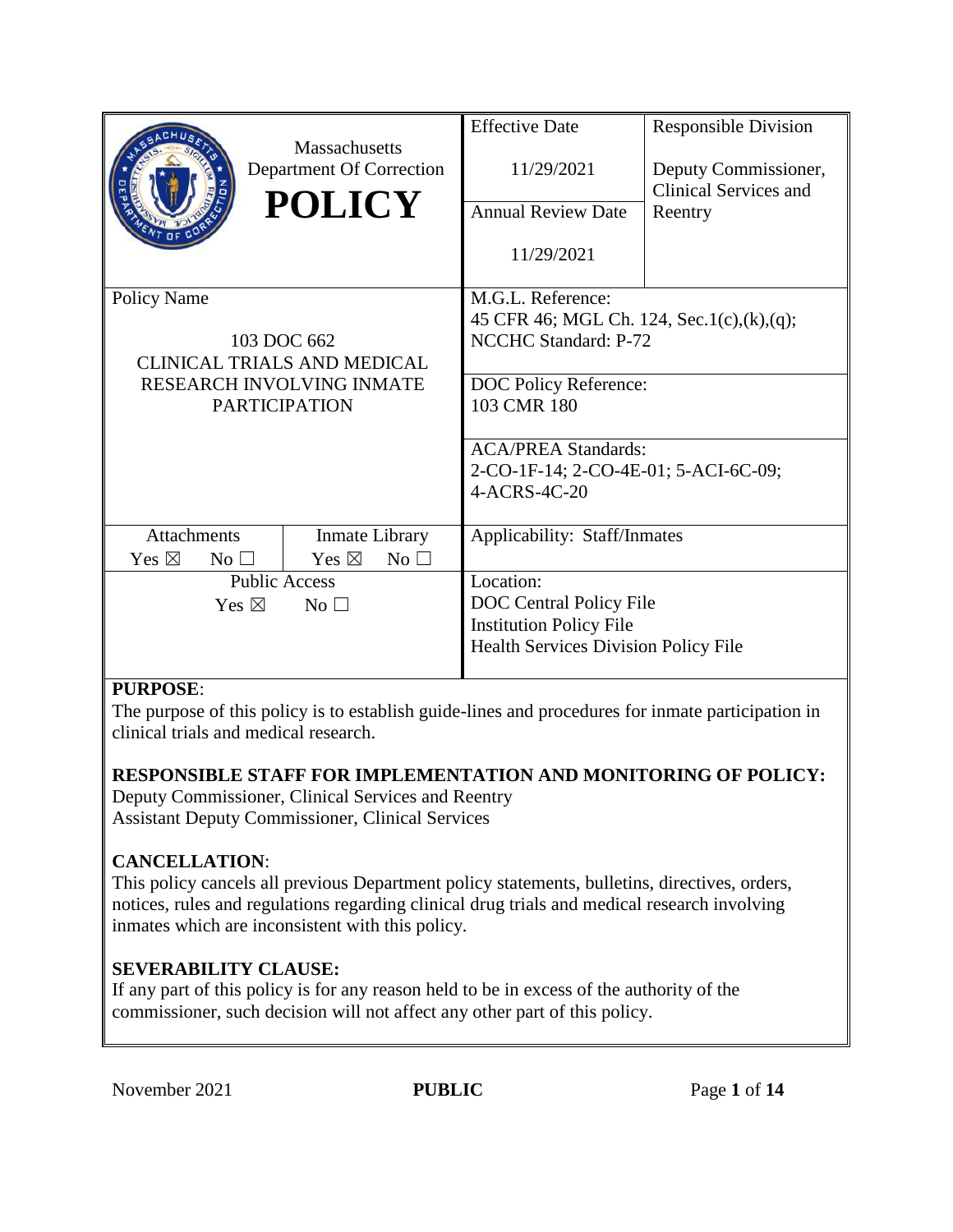# **TABLE OF CONTENTS**

| 662.01 | General Guidelines for Clinical Trials and Medical Research<br><b>Involving Inmate Participation</b>         | 3  |
|--------|--------------------------------------------------------------------------------------------------------------|----|
| 662.02 | Application Process to Conduct Clinical Trials Using Inmate<br>Volunteers                                    | 3  |
| 662.03 | Approval Process (Clinical Trials)                                                                           | 4  |
| 662.04 | Enrollment of Inmate Volunteers in Clinical Trials                                                           | 6  |
| 662.05 | <b>Costs Related to Clinical Trials</b>                                                                      | 7  |
| 662.06 | <b>Application Process to Conduct Medical Research Using Inmate</b><br>Volunteers                            | 7  |
| 662.07 | <b>Approval Process</b>                                                                                      | 8  |
| 662.08 | Costs                                                                                                        | 9  |
| 662.09 | Continued Participation of Inmates Enrolled in Clinical Trials or<br>Medical Research Prior to Incarceration | 9  |
| 662.10 | <b>Clinical Trial and Medical Research Results</b>                                                           | 11 |

# **ATTACHMENTS**

| Attachment #1 | Checklist for Review and Approval of Clinical<br>Drug Trials |    |
|---------------|--------------------------------------------------------------|----|
| Attachment #2 | <b>Indemnification Agreement - Clinical Trials</b>           | 14 |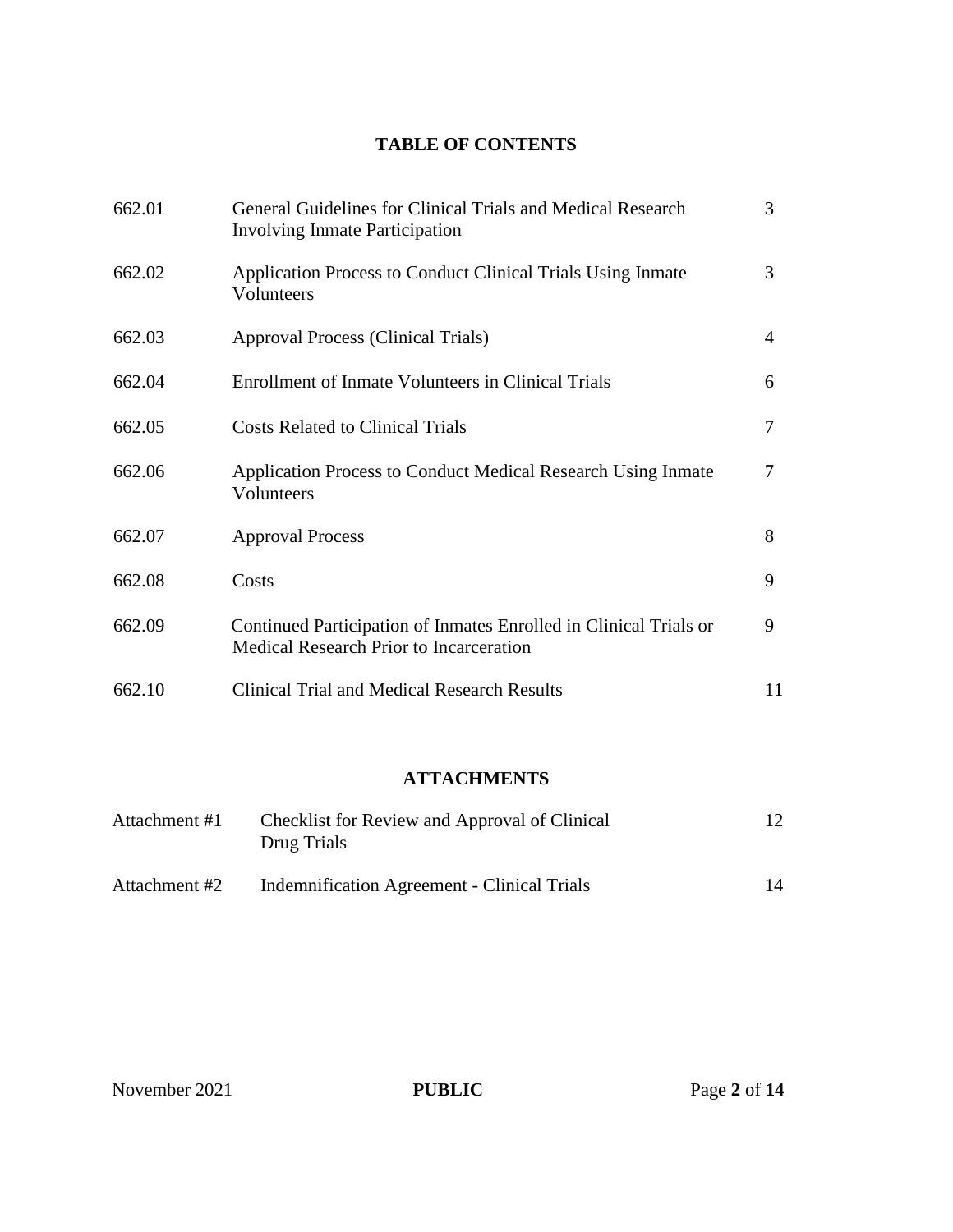### **662.01 GENERAL GUIDELINES FOR CLINICAL TRIALS AND MEDICAL RESEARCH INVOLVING INMATE PARTICIPATION**

- 1. All clinical trials conducted under this policy shall conform to the requirements of the code of federal regulations (45 CFR 46) establishing special provisions which protect prisoners involved as human subjects in research activities, and applicable Massachusetts law;
- 2. All clinical trials projects must be reviewed and approved by the Assistant Deputy Commissioner, Clinical Services prior to any inmate enrollment. Such trials must also be reviewed and approved by the Lemuel Shattuck Hospital Institutional Review Board (IRB).
- 3. Inmates may enroll in clinical trials only upon the recommendation and approval of the Department's contractual medical director or his designee.
- 4. Clinical trials shall afford the potential of clinical benefit to the individual inmate. Inmates shall not be permitted to participate in phase I clinical trials, directed at determining toxicity level of drugs. Inmates shall not be permitted to enroll in clinical trials not generally available to the community at large.
- 5. The contractual medical provider for the Department shall establish procedures relating to the enrollment of inmates in clinical drug trials.
- 6. Each proposal for medical research that may involve inmate volunteers or may involve review of inmate medical records by an outside organization shall be submitted in writing to the Assistant Deputy Commissioner, Clinical Services.

### **662.02 APPLICATION PROCESS TO CONDUCT CLINICAL DRUG TRIALS USING INMATE VOLUNTEERS**

Each proposal for a clinical trial seeking inmate enrollment shall be submitted in writing to the Assistant Deputy Commissioner, Clinical Services. Such proposal shall contain, but not be limited to, the following information:

- 1. Title of trial;
- 2. Name, address, telephone number of principal investigator, and designated supervisory clinical research staff;
- 3. A summary of the potential diagnostic or therapeutic gains of the clinical trial;

November 2021 **PUBLIC** Page 3 of 14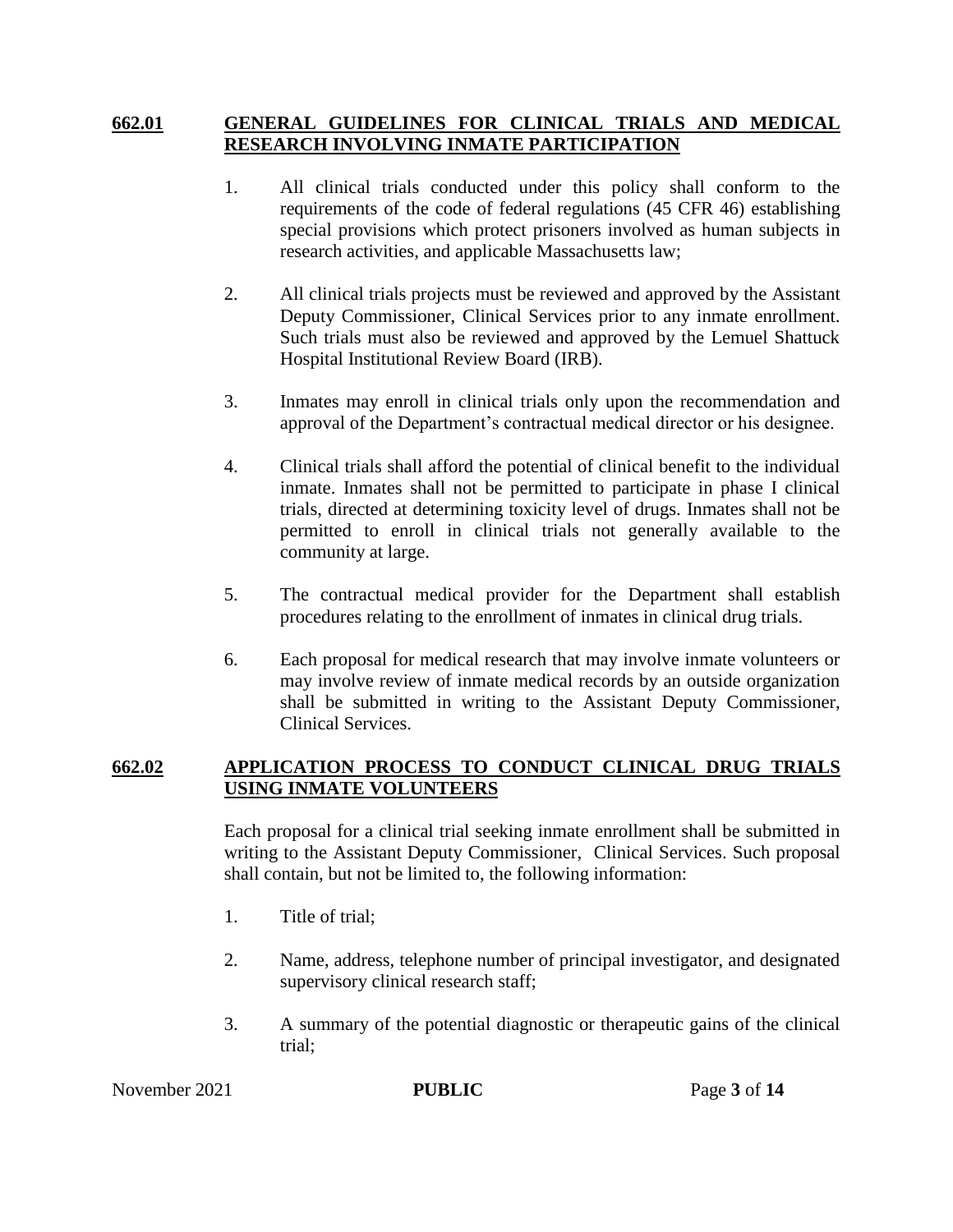- 4. An analysis of the efficacy and/or associated risks of the alternative therapy or diagnostic procedures;
- 5. A copy of the research protocol;
- 6. A statement as to the place, time period for the trial;
- 7. The procedures for selection of inmate volunteers;
- 8. Copies of the informed consent forms;
- 9. Procedures for obtaining consent from potential inmate volunteers, including procedures for insuring that information is presented in bilingual languages as necessary;
- 10. Security precautions to protect confidentiality and privacy of inmate volunteers;
- 11. A statement as to any costs to be borne by the Department of Correction (DOC), direct or indirect, associated with the clinical trial.
- 12. A completed and signed Massachusetts Department of Correction indemnification agreement (see Attachment #2).

# **662.03 APPROVAL PROCESS**

#### 1. Administrative Approval

The review and approval process begins with an administrative review by the Assistant Deputy Commissioner, Clinical Services. The application will be referred to the Lemuel Shattuck Hospital IRB only after it is determined that it is appropriate for Massachusetts DOC inmates to be included in the proposed trial.

- a. The Assistant Deputy Commissioner, Clinical Services in consultation with such medical providers and/or consultants as deemed necessary will review all proposed clinical trials. A copy of each such proposal shall be sent to the medical director for review. A copy of such proposal shall also be forwarded to the central office research division of the DOC.
- b. The Assistant Deputy Commissioner, Clinical Services will approve or disapprove of the proposed clinical trial based on the appropriateness of the proposal within the correctional environment. The administrative review period commences when

November 2021 **PUBLIC** Page 4 of 14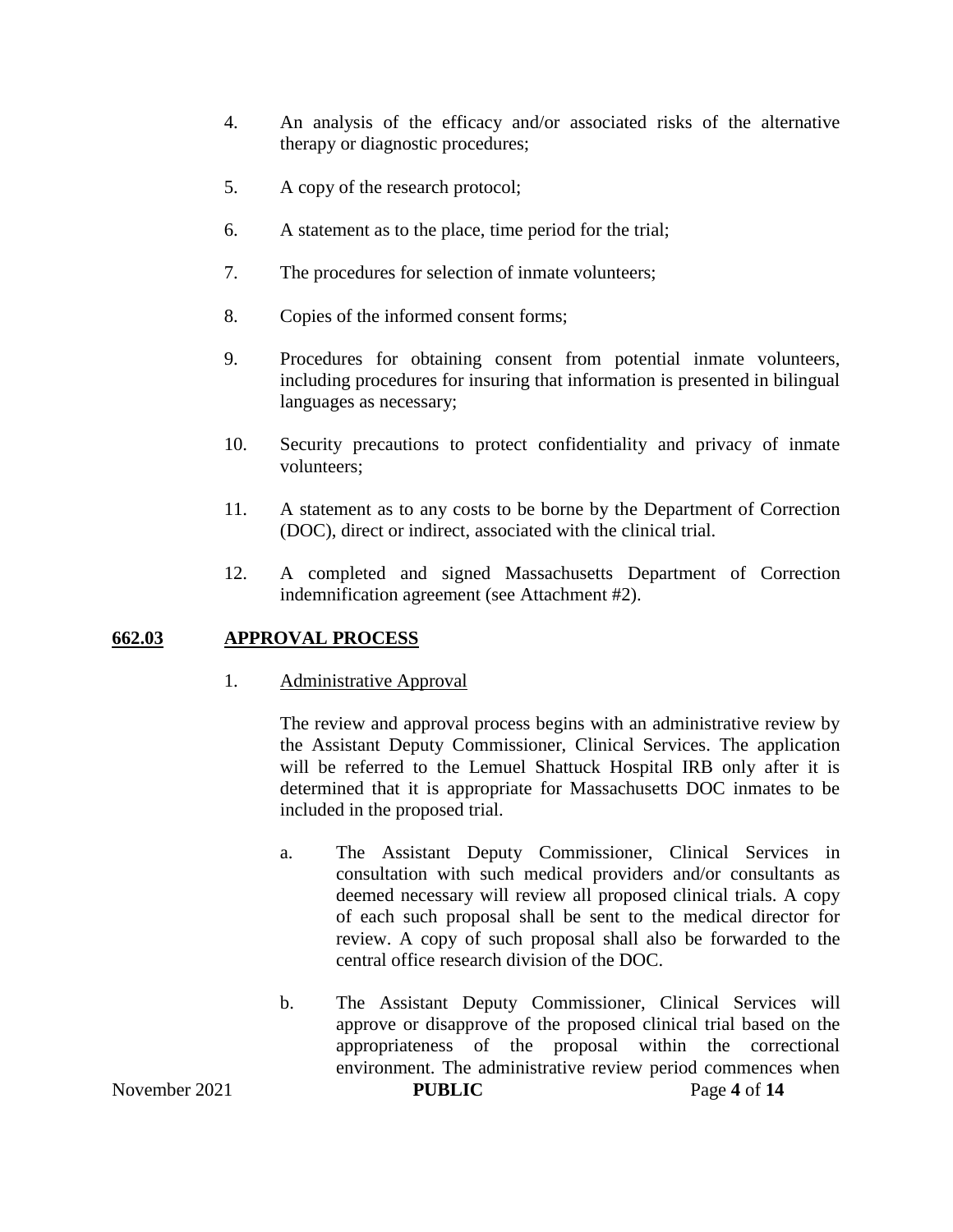the Assistant Deputy Commissioner, Clinical Services has received a complete proposal. If the proposal is deemed appropriate by the Assistant Deputy Commissioner, Clinical Services, it will be sent to the LSH IRB for clinical review and consideration. The IRB will submit a recommendation to the Assistant Deputy Commissioner, Clinical Services and he/she/they will then notify the applicant of the IRB determination.

c. If the proposal provides for inmate enrollment in existing trials which have already received the appropriate IRB approval, the Assistant Deputy Commissioner, Clinical Services will render a decision within a reasonable time after receiving the information required by section 662.01, section 1, of this policy.

#### 2. Institutional Review Board Review and Recommendation

- a. The IRB, as defined by this policy, shall review a proposed clinical trial involving inmate volunteers and provide the Assistant Deputy Commissioner, Clinical Services with its determination in writing.
- b. The IRB shall include, but not be limited to the following members:
	- i. Contracted independent medical consultant for the DOC;
	- ii. an employee of the health services division management staff;
	- iii. a prisoner advocate offering sufficient credibility including background and experience to represent the ethical and clinical interests of potential inmate volunteers.

Inmates shall not be permitted to act as members of such board.

- c. In reviewing clinical trials, the IRB shall ensure that:
	- i. The risks involved with the clinical trials are commensurate with risks that would be accepted by non-inmate volunteers.
	- ii. The clinical trial affords the potential of clinical benefit to the inmate volunteer;
	- iii. No financial or other incentives, other than the potential for clinical benefit, will be gained or offered to inmate volunteers;
- November 2021 **PUBLIC** Page 5 of 14 iv. Inmate participation shall not gain any special advantages (living conditions, medical care, quality of food, amenities, financial or parole incentives) through participation in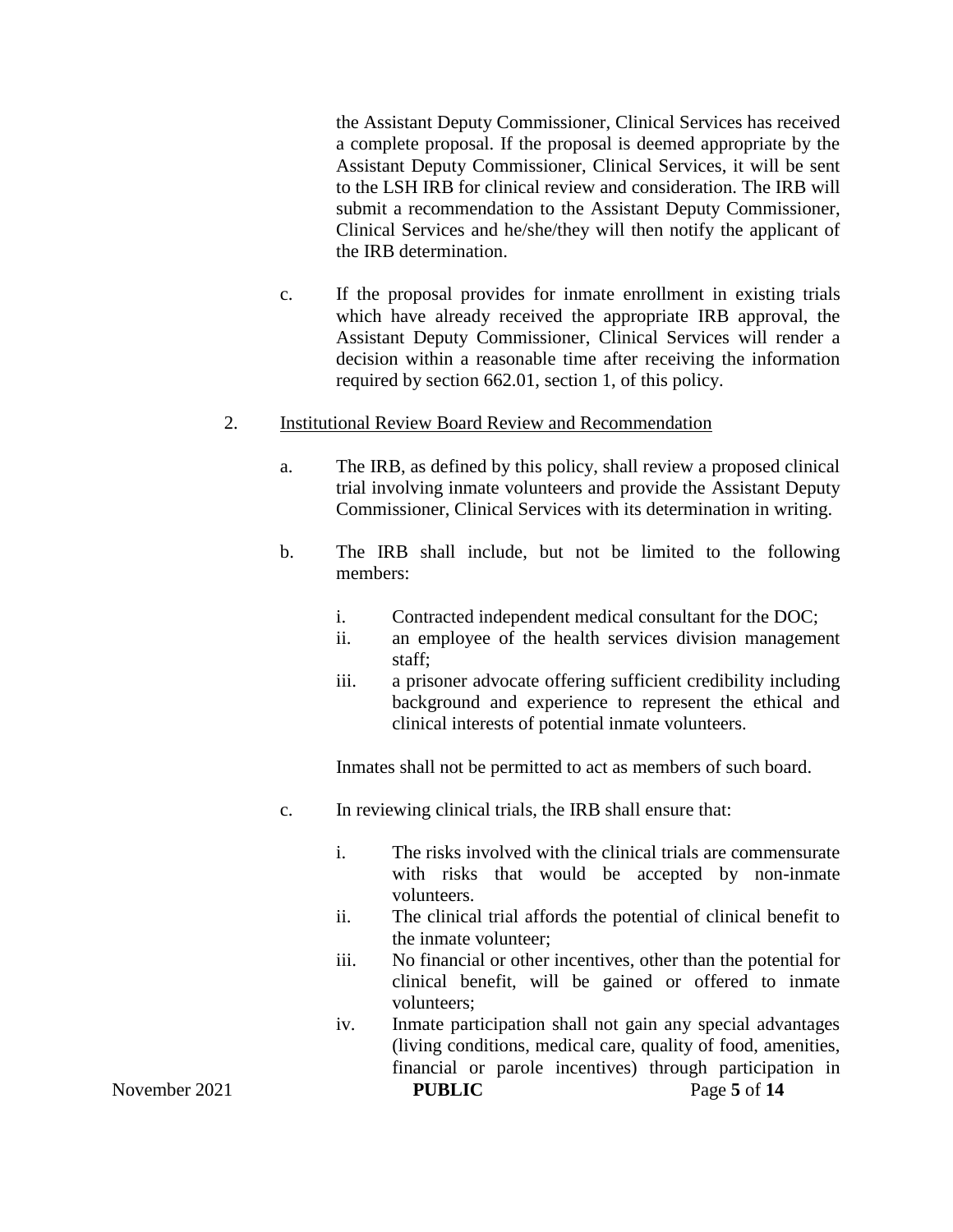clinical trials that may impair their objectivity in deciding upon participation;

- v. The selection procedures for participation are fair, impartial, and without influence from prison authorities or other inmates. Control subjects, if applicable, should be randomly selected from the prison population;
- vi. Information about participation should be presented in a language understandable to the inmate population
- vii. The parole board shall provide assurance that an inmate's participation in research will not be taken into account in making decisions regarding parole and each inmate must be clearly informed in advance that such participation in the research will have no effect on his/her/their parole;
- viii. Adequate arrangements for follow up care or examination, if necessary, have been made even for those inmates who have served their sentences or have been paroled during the clinical trial.

# **662.04 ENROLLMENT OF INMATE VOLUNTEERS**

- 1. Inmate participation in clinical trials will be authorized by the Assistant Deputy Commissioner, Clinical Services on a case by case basis, after recommendation by the program medical director.
- 2. The program medical director or his designee shall conduct a complete physical examination to determine the inmate's appropriateness for participation in the proposed clinical trial and shall provide his/her/their written determination to the Assistant Deputy Commissioner, Clinical Services promptly.
- 3. The program medical director or his designee shall perform a complete mental health evaluation to determine the individual's competency to understand and consent to the clinical trial. Such written documentation shall also be forwarded to the Assistant Deputy Commissioner, Clinical Services promptly.
- 4. The program medical director's determination shall be documented in the medical chart of the individual.
- 5. All potential inmate volunteers shall be provided with both verbal and written explanations of all aspects of the proposed research protocol, a discussion of the risks and benefits of participation, a description of available options for management and an assurance that refusals to participate in, or any withdrawal from, the clinical trials would not

November 2021 **PUBLIC** Page 6 of 14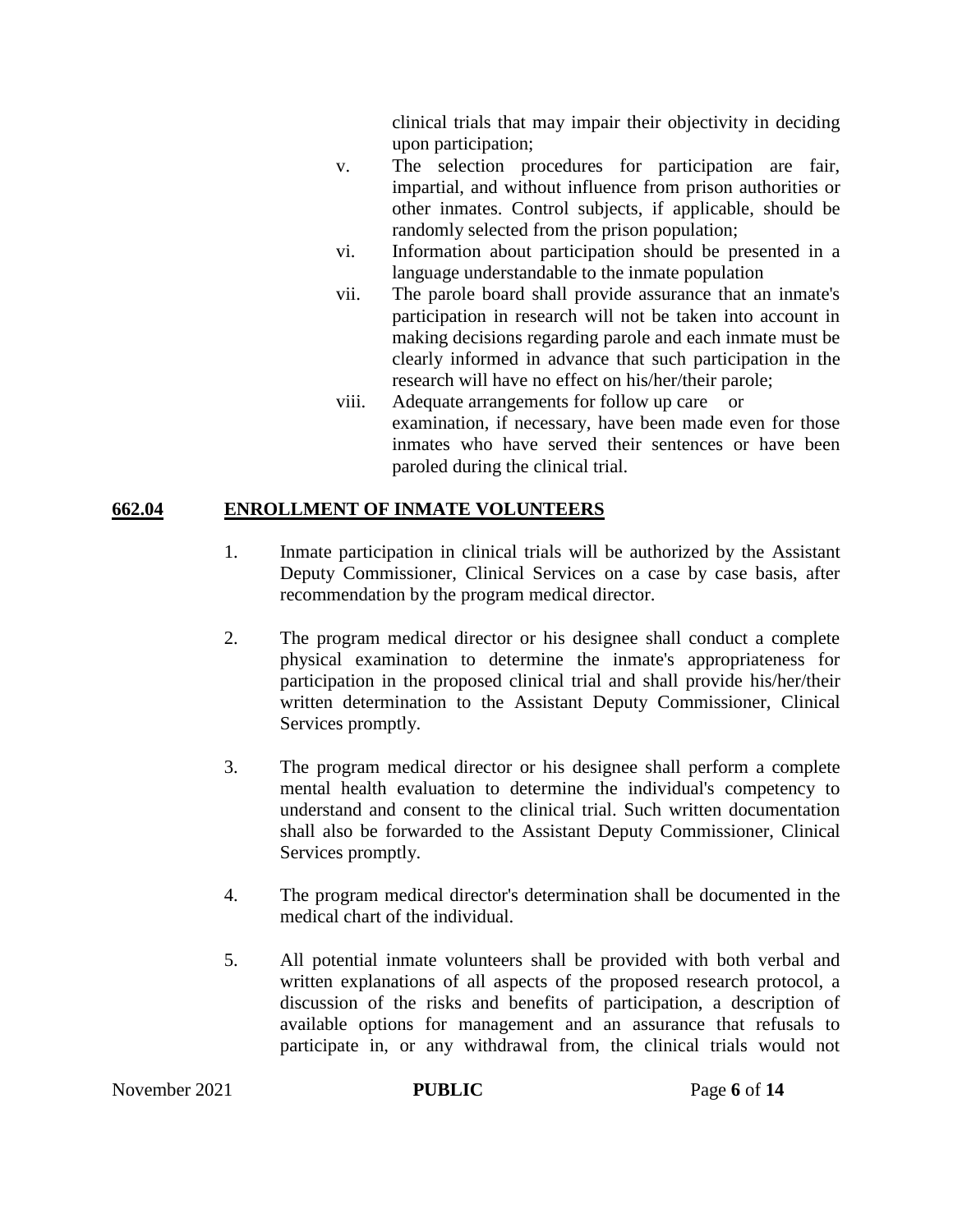prejudice his/her/their clinical care or prison status. Such information shall be presented in language which is understandable to the inmate volunteer.

- 6. All inmates will be given a copy of the informed consent (bilingual, if necessary) to review and sign.
- 7. An inmate's consent to participate in the clinical trial must be fully documented in the inmate's medical record and a copy of the executed informed consent form shall be included in the inmate's medical record.
- 8. Confidentiality of inmates' medical histories and records shall not be compromised during the clinical trial. Record keeping requirements are the responsibility of the clinical trial investigators in collaboration with the DOC's medical provider.

#### **662.05 COSTS RELATED TO CLINICAL TRIALS**

The cost of the proposed clinical trial shall be the responsibility of a clinical investigator and/or sponsor of the clinical trial. Neither the DOC, nor the Department's contractual medical provider, shall be responsible for costs, direct or indirect, related to the participation of inmate volunteers in clinical trials.

### **662.06 APPLICATION PROCESS TO CONDUCT MEDICAL RESEARCH USING INMATE VOLUNTEERS**

Each application/proposal to conduct medical research using inmate volunteers shall contain, but not be limited to, the following information:

- 1. Title of the research proposal;
- 2. Names, addresses, telephone numbers of the principal investigator, and designated supervisory clinical research staff;
- 3. An endorsement by a recognized research organization such as university, college, private foundation, consulting firm, or public agency that has a mandate to perform research certifying that the research proposal is for valid scientific, educational, or other public purpose;
- 4. A summary of the goals of the study and justification for the research.
- 5. A copy of the research protocol/design including:
	- a. Department of Correction resources and personnel that may be needed, e.g., correction officer coverage, space and equipment needs;

November 2021 **PUBLIC** Page 7 of 14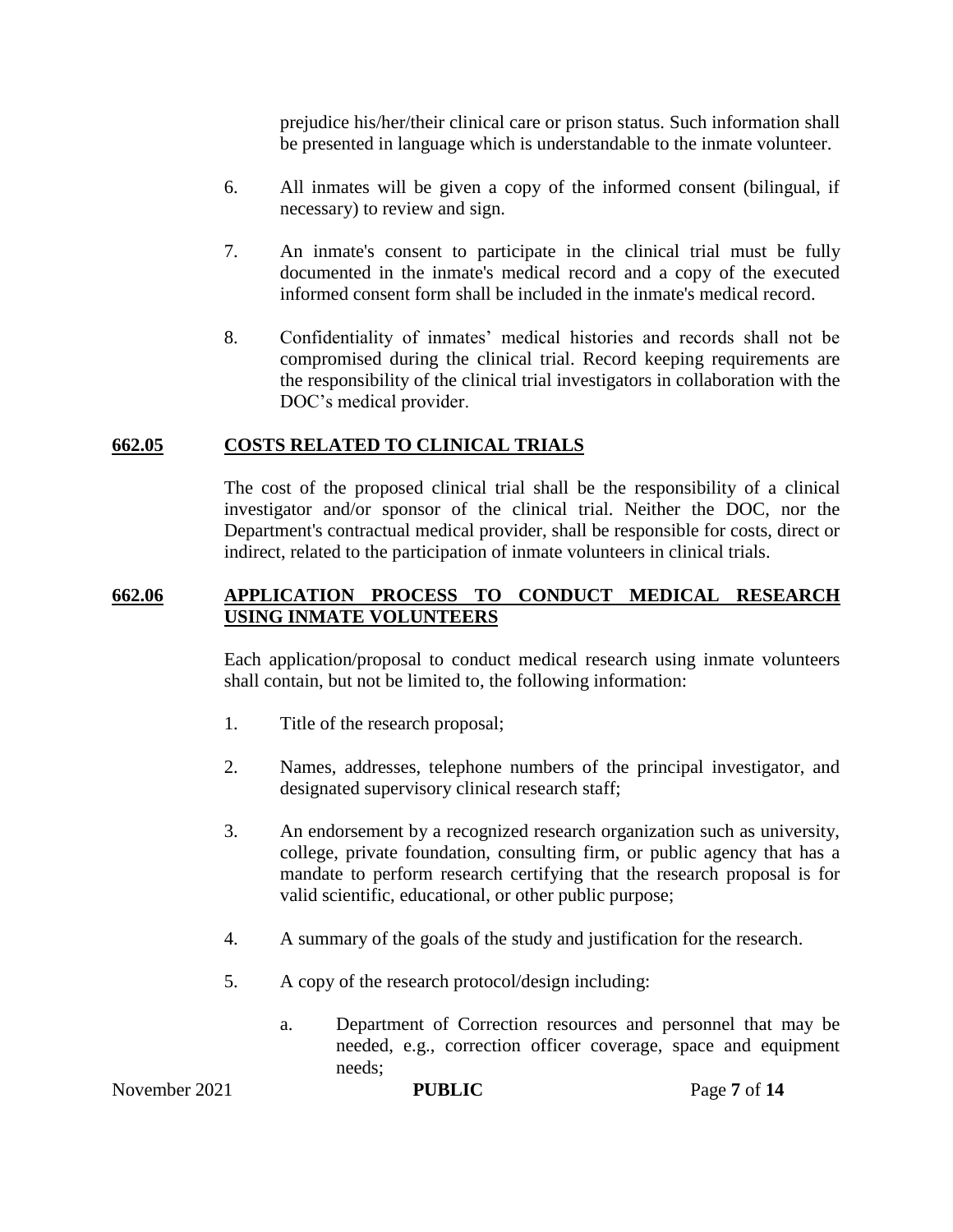- b. statement as to the place and time period for the project;
- c. The procedures for the selecting inmate volunteers/subjects or records as appropriate to the proposal, along with the criteria that will be used for selection;
- d. Procedures for obtaining consent from potential inmate volunteers, including procedures for insuring that information is presented in bilingual languages as necessary.
- e. procedures for data collection and copies of research instruments to be used, including interview schedules, questionnaires, data collection forms, tests, etc.;
- f. details of compensation, if any, to be paid to inmate subjects;
- g. security precautions to protect confidentiality and privacy of inmate subjects;
- h. a written summary in layman's language and if necessary in bilingual language explaining the study. A copy of the summary shall also be provided to each subject;
- i. written agreement to abide by any and all requirements of the Commonwealth of Massachusetts, the Department of Correction 103 CMR 180, *Regulations Governing Research and Evaluation*, to the extent such regulations apply to the proposed medical research study.

#### **662.07 APPROVAL PROCESS**

1. Administrative Approval

The review and approval process of medical research projects starts with an administrative review by the Assistant Deputy Commissioner, Clinical Services. Applications not in compliance with 103 DOC 662.07 will be returned with a written request for additional information or clarification as needed. Only after it has been determined to be administratively appropriate for Department of Correction participation will the application be referred to the medical director of the current contractual medical provider.

2. Contractual Medical Provider Review and Recommendations

November 2021 **PUBLIC** Page 8 of 14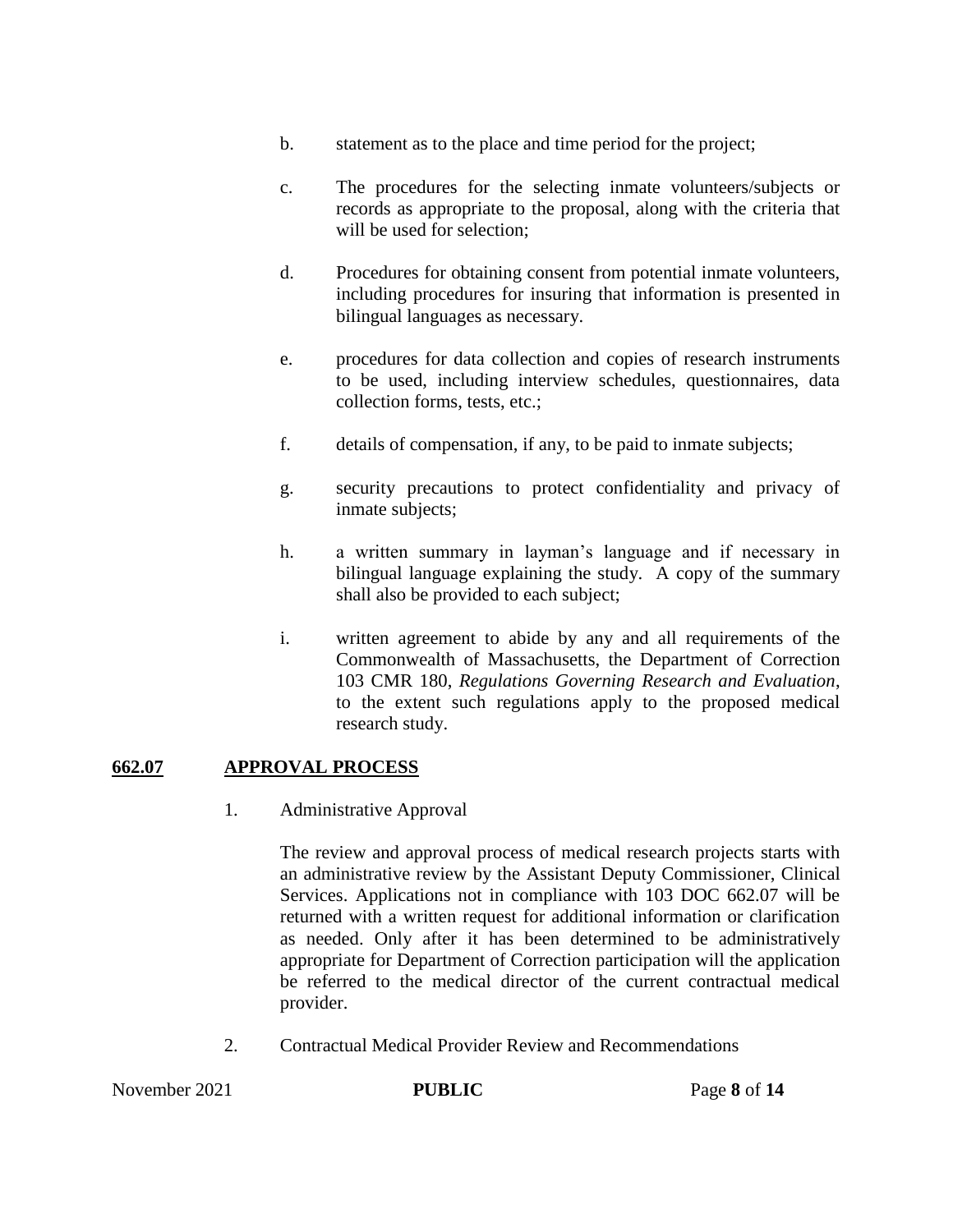The medical director of the current contractual medical provider will review all proposed medical research projects. Additional consultation from DOC medical consultants, physicians employed by the contractual medical provider in Massachusetts or in other locations may be requested. The medical director will submit comments and recommendations in writing to the Assistant Deputy Commissioner, Clinical Services.

3. Superintendent(s) Comments and Recommendations

Superintendents at institutions that may be impacted by the proposed medical research project will be asked to submit comments and recommendations in writing to the Assistant Deputy Commissioner, Clinical Services.

- 4. If, during the review process, additional information is needed, the Assistant Deputy Commissioner, Clinical Services will request in writing that the principal investigator of the proposed research project submit that information in writing to the Assistant Deputy Commissioner, Clinical Services.
- 5. Final Decision Regarding Approval

Final decisions regarding participation by the Massachusetts Department of Correction in any proposed medical research projects will be made in writing by the Assistant Deputy Commissioner, Clinical Services as soon as possible after the review process is completed.

6. At the conclusion of the review process a copy of the medical research proposal and the written final decision will be sent to the director of DOC research division.

# **662.08 COSTS**

The cost of any medical research project will be the responsibility of the principal investigator and/or the sponsor of the research project. Neither the Department of Correction, nor the contractual medical provider shall be responsible for costs, direct or indirect, related to medical research projects.

# **662.09 CONTINUED PARTICIPATION OF INMATES INVOLVED IN CLINICAL TRIALS OR MEDICAL RESEARCH PRIOR TO INCARCERATION**

November 2021 **PUBLIC** Page 9 of 14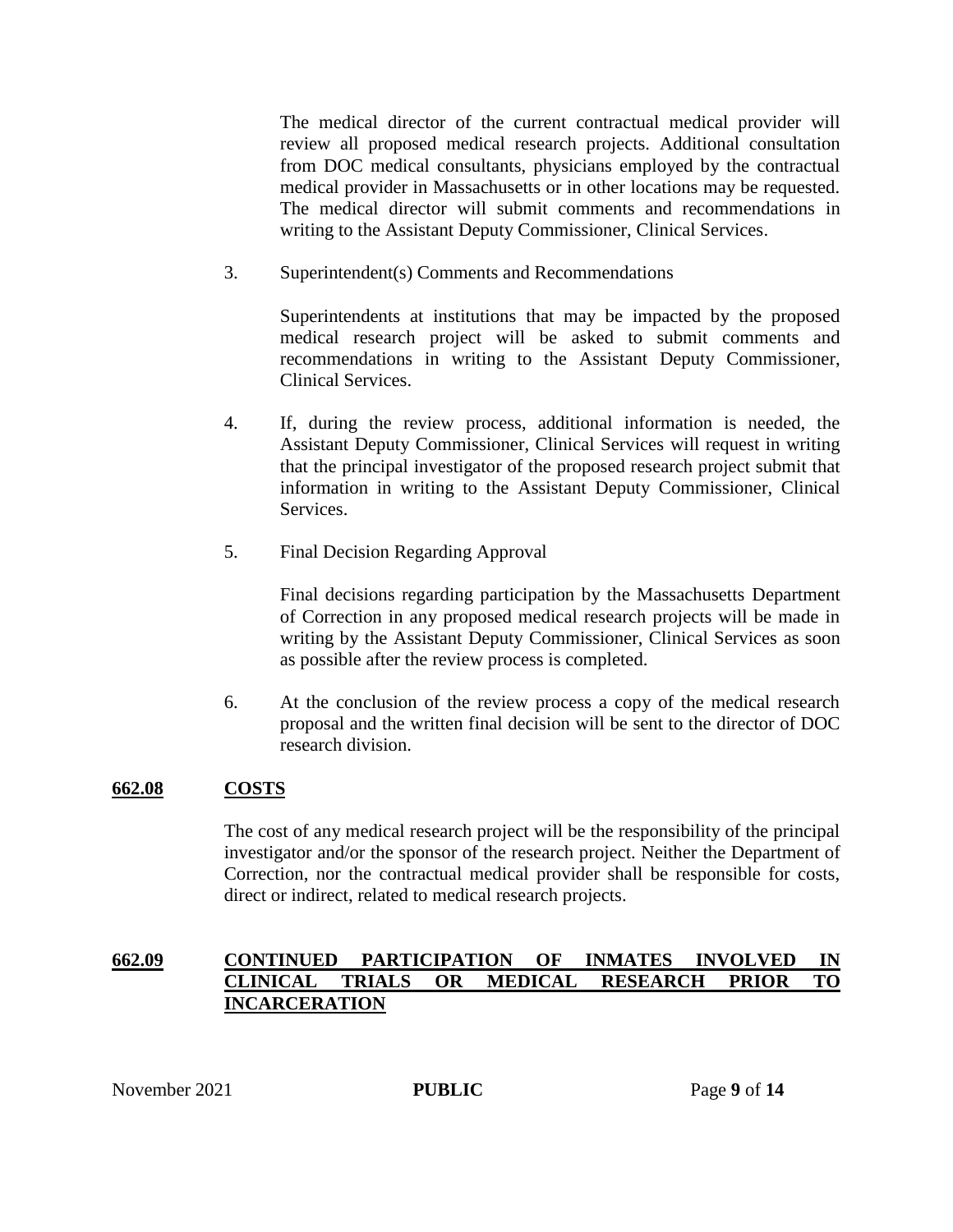When notified by an inmate allegedly involved in, or by a sponsor of, a clinical trial or medical research project within a reasonable time after admission to the Department, the following guidelines shall be followed:

- 1. The Health Services Administrator (HSA) shall contact the principle investigator of the clinical trial or research project and request the following information:
	- a. a copy of the original informed consent signed by the inmate/detainee at the time of enrollment in the trial or research project;
	- b. a copy of the research protocol and IRB approval;
	- c. a copy of the on site supervision schedule;
	- d. appropriate contact personnel with the drug trial or research program.
- 2. Submit the above information to the program medical director and the Assistant Deputy Commissioner, Clinical Services for review.
- 3. The institution medical director, in concert with the program medical director, must:
	- a. review a copy of the study;
	- b. discuss the clinical trial/research project with the principal investigator;
	- c. notify the Assistant Deputy Commissioner, Clinical Services regarding their opinion as to the continued participation of the involved inmate in the particular drug trial or research project;
	- d. if the program medical director, Assistant Deputy Commissioner, Clinical Services, and institution medical director are in agreement that continued participation is appropriate, the institution medical director should write orders to allow continued participation in the clinical trial or medical research project by the inmate involved;
	- e. update the inmate's medical record according to applicable standards.
- November 2021 **PUBLIC** Page 10 of 14 4. Upon approval and written physician orders, the HSA or designee will arrange authorization for entry into the institution for the sponsored staff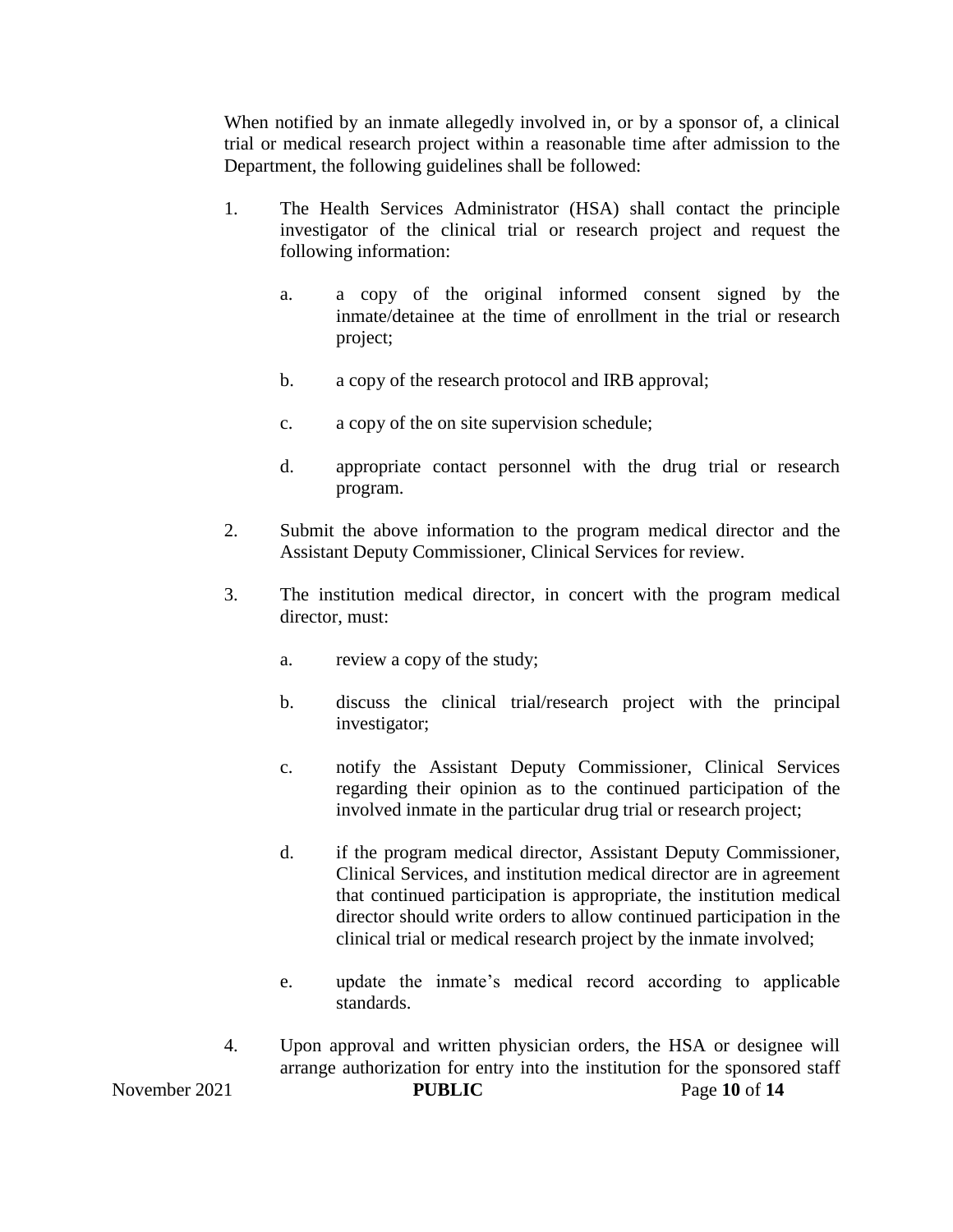according to DOC policy. The HSA or designee will insure appropriate medical staff are trained regarding medications, communication with research/clinical trial staff, and proper record management.

# **662.10 CLINICAL TRIAL AND MEDICAL RESEARCH RESULTS**

Research results/reports should be submitted to the Assistant Deputy Commissioner, Clinical Services and Superintendent(s) of institutions involved for review prior to dissemination and or publication. Confidentiality of participants in the research project/clinical trial must be maintained according to applicable state and federal guidelines.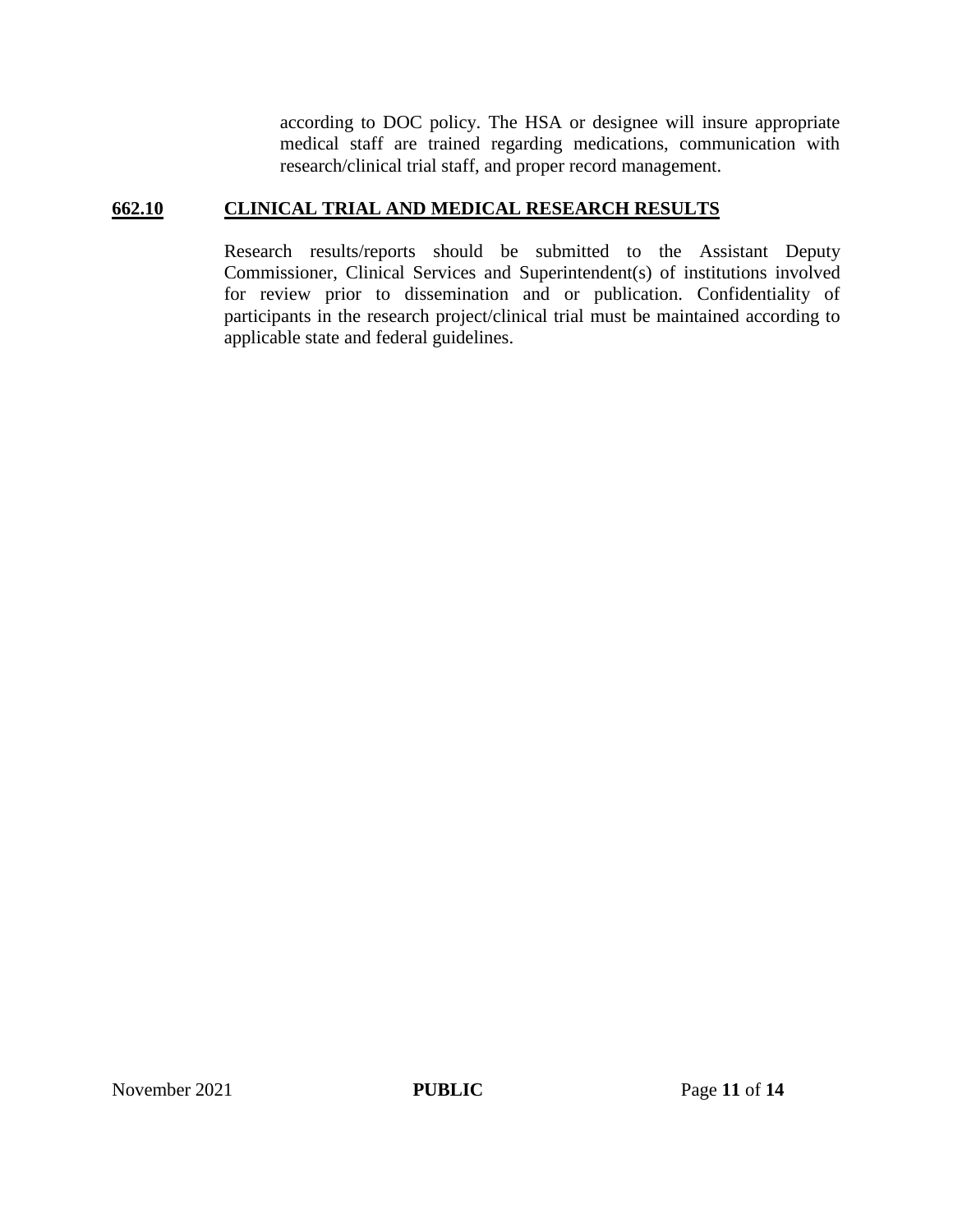# **Checklist for Review and Approval of Clinical Drug Trials**

**Application Process**: Submitted in writing to Assistant Deputy Commissioner, Clinical **Services** 

- 1. Title
- 2. Principle Investigator and Staff
- 3. Certify That Application Sent to LSH IRB
- 4. Summary of Benefits
- 5. Discuss Risks/Efficacy/ Alternatives
- 6. Copy of Protocol

# **Approval Process**

# **Administrative Approval:**

- 1. Assistant Deputy Commissioner, Clinical Services confers with Department Senior Medical Consultant
- 2. Assistant Deputy Commissioner, Clinical Services confers with Contractual Program Medical Director
- 3. Key Factor: Appropriateness of the trial in the correctional environment
- 4. If appropriate, proposal and comments sent to LSH IRB for Clinical Review
- 5. IRB submits recommendation to Assistant Deputy Commissioner, Clinical Services
- 6. Assistant Deputy Commissioner, Clinical Services notifies the applicant of IRB decision
- 7. Location and Time Period
- 8. Procedures for Selection of Volunteers
- 9. Copies of Informed Consent Forms
- 10. How to Obtain Consent Bilingual
- 11. Confidentiality/Privacy of Volunteers
- 12. Costs Associated with Trial

# **IRB Approval:**

- 1. Committee Members:
	- a. Department Senior Medical Consultant
	- b. Health Services Division Management Staff
	- c. Prisoner Advocate
	- d. LSH Members and Presenters
- 2. Committee Review Includes:
	- a. Risks
	- b. Benefits
	- c. No incentives offered
	- d. No special advantages offered
	- e. Impartial selection process
	- f. Language issues
	- g. No effect on parole
	- h. Follow up for inmates who are discharged/released
	- i. Bilingual Consent Forms
	- j. Medication containers
	- k. Potential transportation issues
	- l. Research personnel access to inmates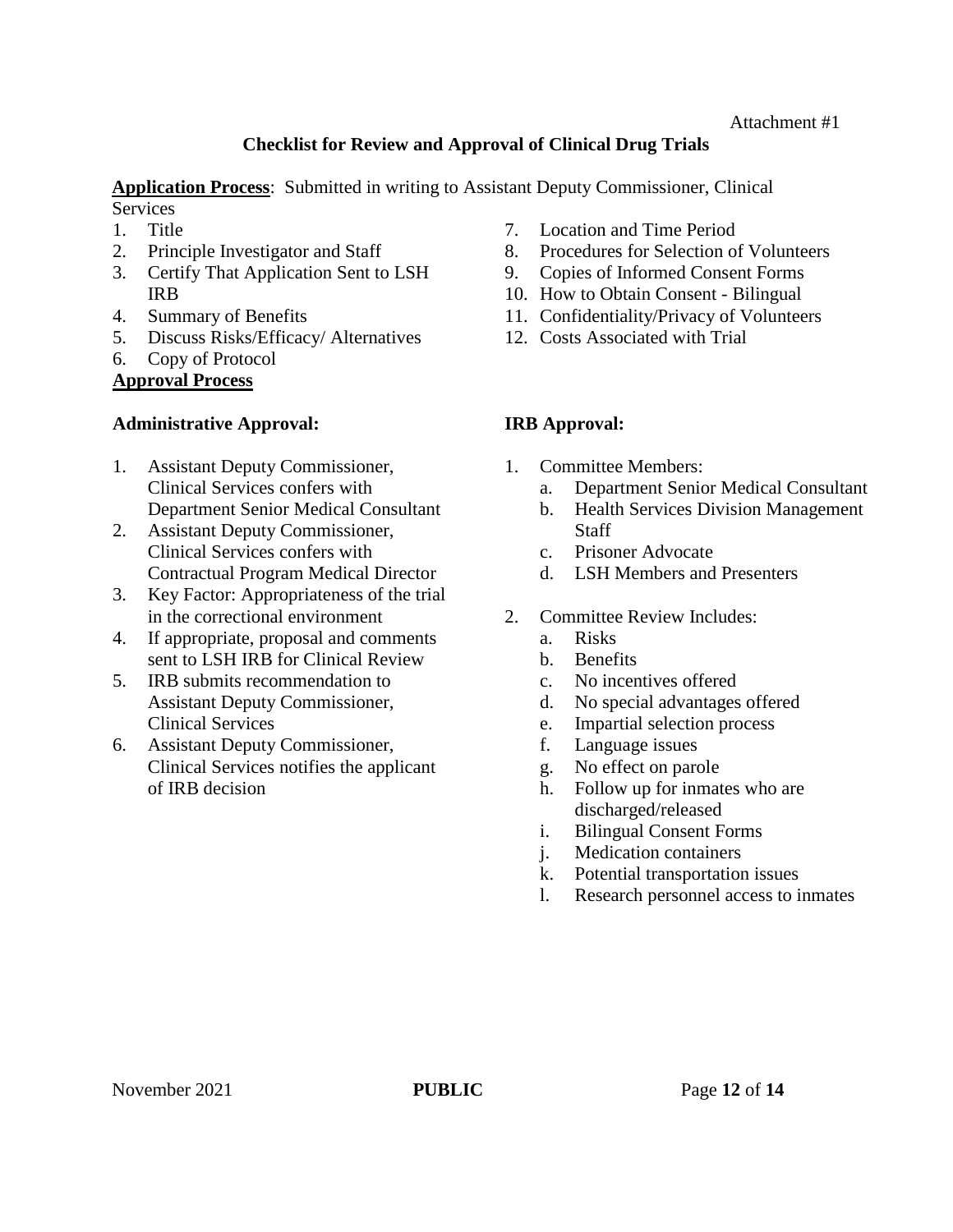## **How does an inmate become enrolled in an approved Clinical Drug Trial?**

- 1. Determined on a case by case basis, after recommendation of Medical Director;
- 2. Must have written recommendation to Assistant Deputy Commissioner, Clinical Services upon completion of physical examination;
- 3. Must have written recommendation to Assistant Deputy Commissioner, Clinical Services upon completion of mental health evaluation;
- 4. Determination of Contractual Program's Medical Director must be documented in the Medical Record;
- 5. Verbal and written explanations of the clinical drug trial to the inmate;
- 6. Signed informed consent obtained from the inmate;
- 7. Inmate's signed informed consent filed in his/her/their medical record;
- 8. Collaboration documented between contractual medical provider and research staff regarding record keeping and confidentiality matters.